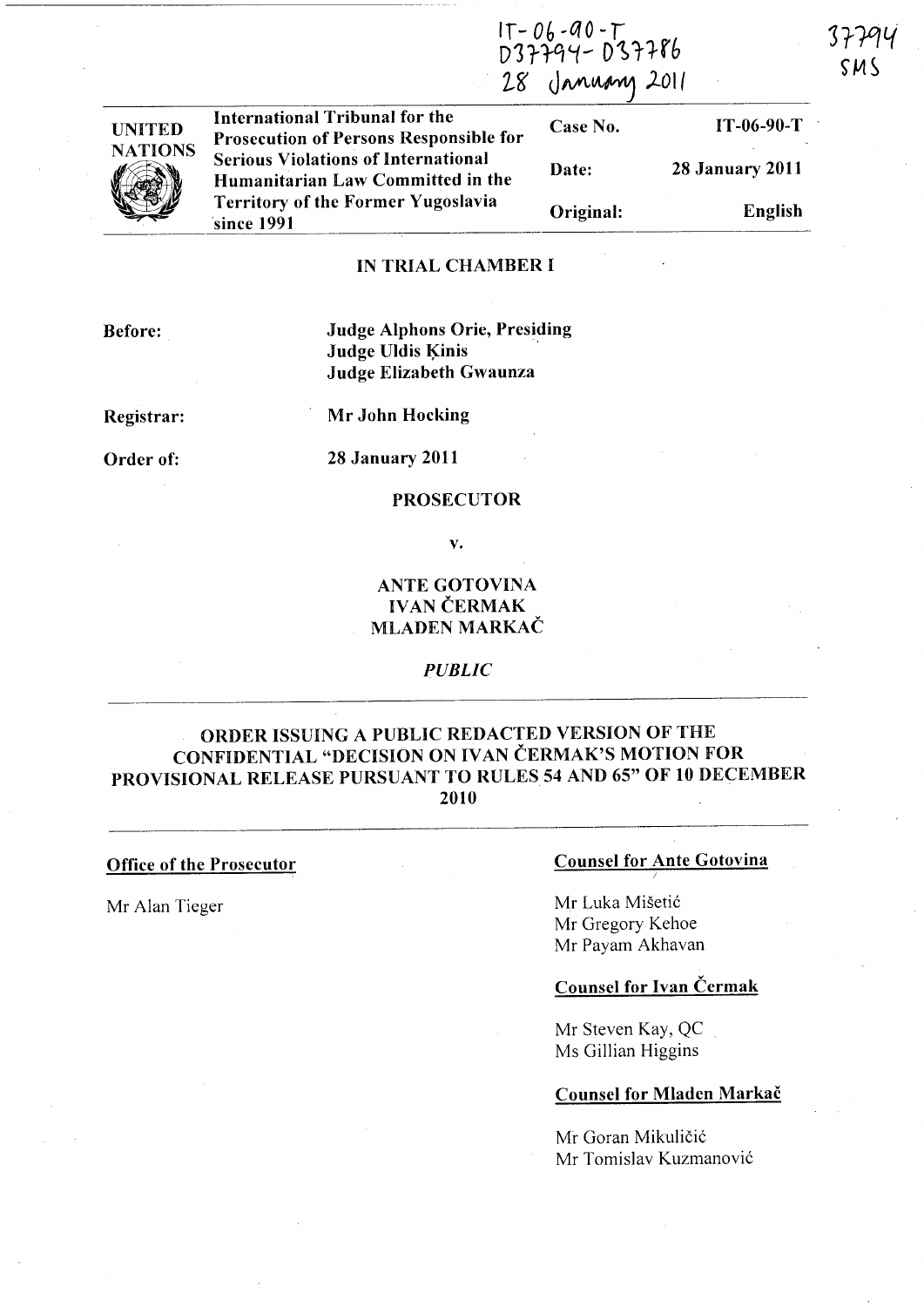**TRIAL CHAMBER I** of the International Tribunal for the Prosecution of Persons Responsible for Serious Violations of International Humanitarian Law Committed in the Territory of the Former Yugoslavia since 1991;

**RECALLING** the Decision on Ivan Čermak's Motion for Provisional Release Pursuant to Rules 54 and 65 ("Decision"), issued confidentially on 10 December 2010;

**CONSIDERING** that some of the information contained in the Decision is to remain confidential;

**HEREBY ISSUES** a public redacted version of the Decision.

Done in English and French, the English version being authoritative.

/ Judge Alphone Orie Presiding Judge

Dated this 28th day of January 2011 At The Hague The Netherlands

**(Seal of the Tribunal]**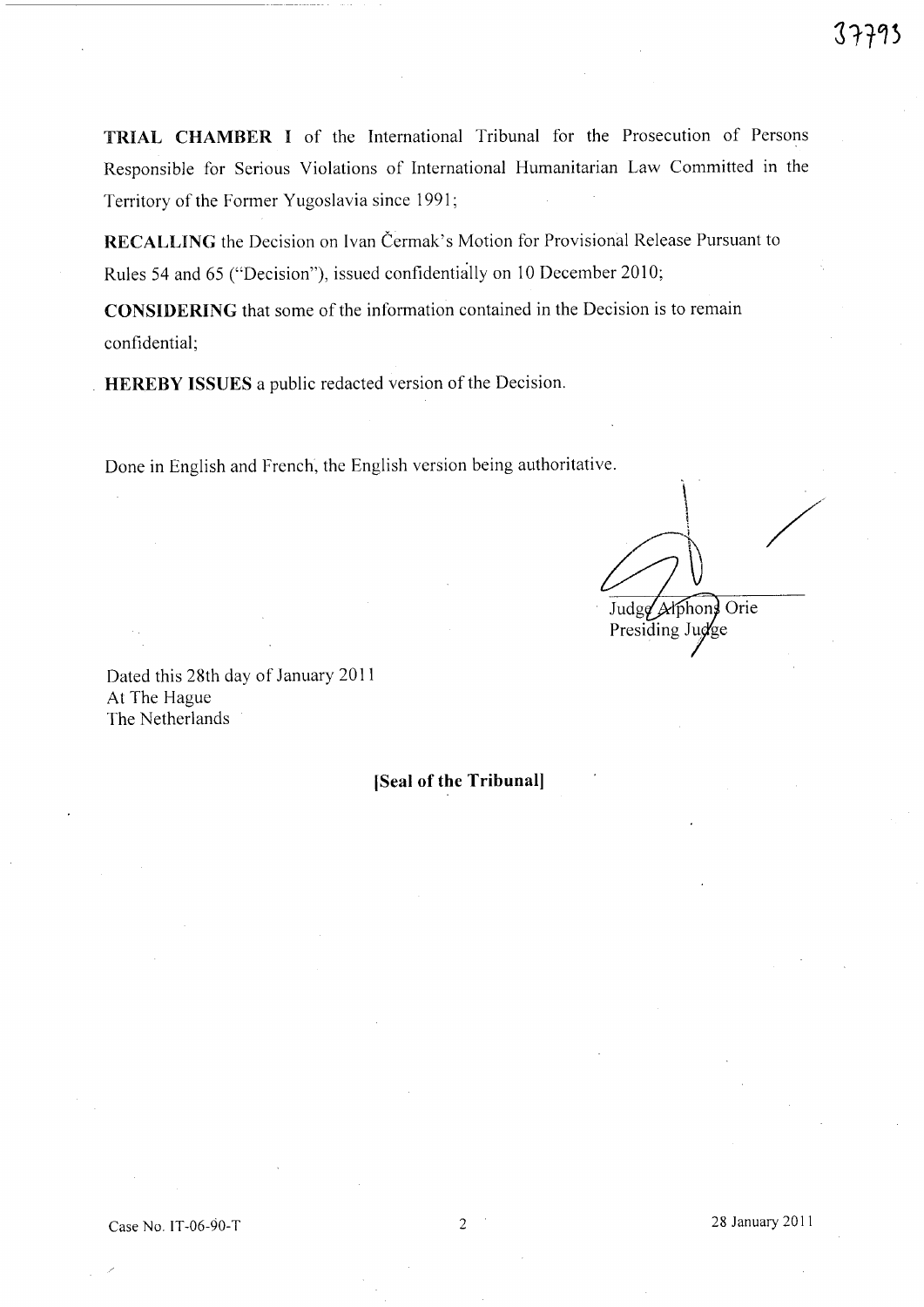37792

| <b>UNITED</b><br><b>NATIONS</b> | International Tribunal for the<br><b>Prosecution of Persons Responsible for</b> | Case No.  | $IT-06-90-T$     |
|---------------------------------|---------------------------------------------------------------------------------|-----------|------------------|
|                                 | <b>Serious Violations of International</b><br>Humanitarian Law Committed in the | Date:     | 10 December 2010 |
|                                 | <b>Territory of the Former Yugoslavia</b><br>since 1991                         | Original: | English          |

## IN TRIAL CHAMBER I

- - ------------------------------------

Before:

Judge Alphons Orie, Presiding Judge Uldis Kinis Judge Elizabeth Gwaunza

Registrar:

Decision of:

Mr John Hocking

 $10$  December  $2010$ 

#### PROSECUTOR

v.

ANTE GOTOVINA IVAN ČERMAK MLADEN MARKAČ

# *PUBLIC REDACTED VERSION*

# DECISION ON IVAN ČERMAK'S MOTION FOR PROVISIONAL RELEASE PURSUANT TO RULES 54 AND 65

## Office of the Prosecutor

Mr Alan Tieger

### Counsel for Ante Gotovina

Mr Luka Mišetić Mr Gregory Kehoe Mr Payam Akhavan

# Counsel for Ivan Cermak

Mr Steven Kay, QC Ms Gillian Higgins

#### Counsel for Mladen Markač

Mr Goran Mikuličić Mr Tomislav Kuzmanovic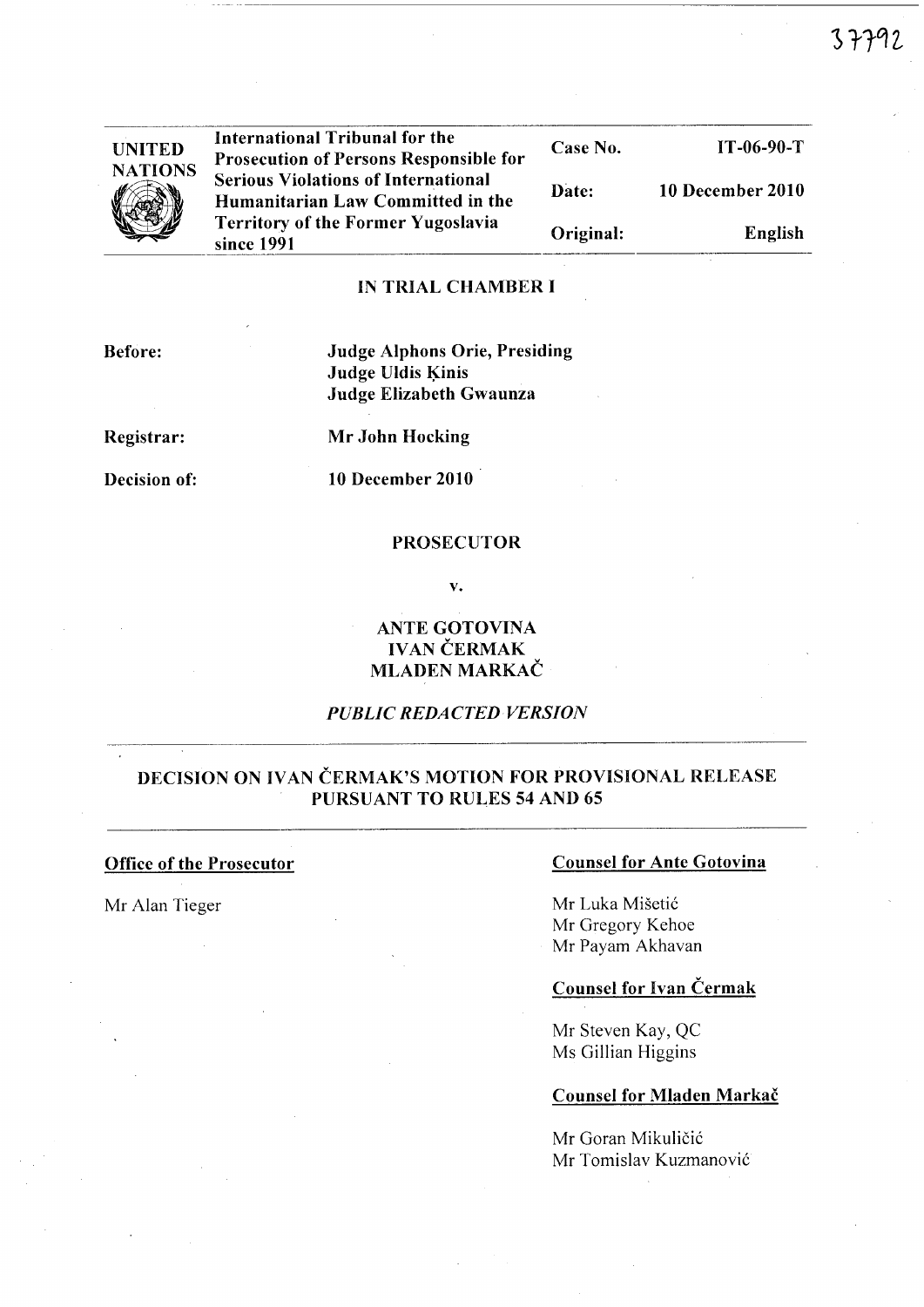## PROCEDURAL HISTORY

1. Cermak has been granted provisional release on various occasions since 2 December 2004.' Most recently, on 9 July 2010, the Chamber granted a motion by the Cermak Defence for provisional release holding that the requirements of Rule 65 (B) of the Rules of Procedure and Evidence ("Rules") had been met and that the need to ensure [REDACTED] constituted a sufficiently compelling humanitarian ground to tip the balance in favour of provisional release ("July 2010 Decision")? On 15 November 2010, the Cermak Defence filed a new motion, requesting that Cermak be provisionally released on a day after 18 December 2010 and for a period that the Chamber deems appropriate and proportionate in the circumstances ("Motion"). 3 On 23 November 2010, the Cermak Defence filed a letter from the Government of the Republic of Croatia ("Croatia") dated 15 November 2010, providing guarantees with respect to the requested provisional release ("Croatian Guarantees").<sup>4</sup> On 24 November 2010, the Prosecution filed its Response, in which it did not oppose the Motion ("Response").<sup>5</sup> On the same day, the Tribunal's host state filed a letter pursuant to Rule 65 (B) of the Rules stating that it had no objection to the Motion being granted.<sup>6</sup>

# SUBMISSIONS OF THE PARTIES

2. The Cermak Defence requests that Cermak be granted provisional release for a period deemed appropriate by the Chamber [REDACTED].<sup>7</sup> The Čermak Defence submits, in support of its application, that Cermak surrendered to the Tribunal voluntarily, co-operated with the Prosecution prior to trial, and that his conduct during trial has been proper and cooperative.<sup>8</sup> In addition, Čermak agrees to be bound by the same conditions as those ordered by the Chamber in its July 2010 Decision, as well as any other measures the Chamber deems appropriate.<sup>9</sup> The Čermak Defence further submits that Čermak never posed a danger to victims, witnesses, or other persons in the case, and notes that because the parties have

<sup>3</sup> Ivan Čermak's Motion for Provisional Release Pursuant to Rules 54 and 65, 15 November 2010, para. 17.

<sup>4</sup> Ivan Cermak's Submission of the Guarantees of the Republic of Croatia for Provisional Release, 23 November 2010. .

 $<sup>7</sup>$  Motion, para. 2.</sup>

<sup>&</sup>lt;sup>1</sup> For a detailed procedural history, see Decision on Ivan Čermak's Motion for Provisional Release Pursuant to Rules 54 and 65, 24 March 2010 ("March 2010 Decision"), para. 1.

<sup>&</sup>lt;sup>2</sup> Decision on Ivan Čermak's Motion for Provisional Release Pursuant to Rules 54 and 65, 9 July 2010, paras 5-8.

<sup>5</sup> Prosecution's Response to Cermak's Request for Provisional Release, 24 November 2010.

<sup>6</sup> Letter by the Ministry of Foreign Affairs, The Netherlands, 24 November 2010.

<sup>8</sup> Motion, para. 5.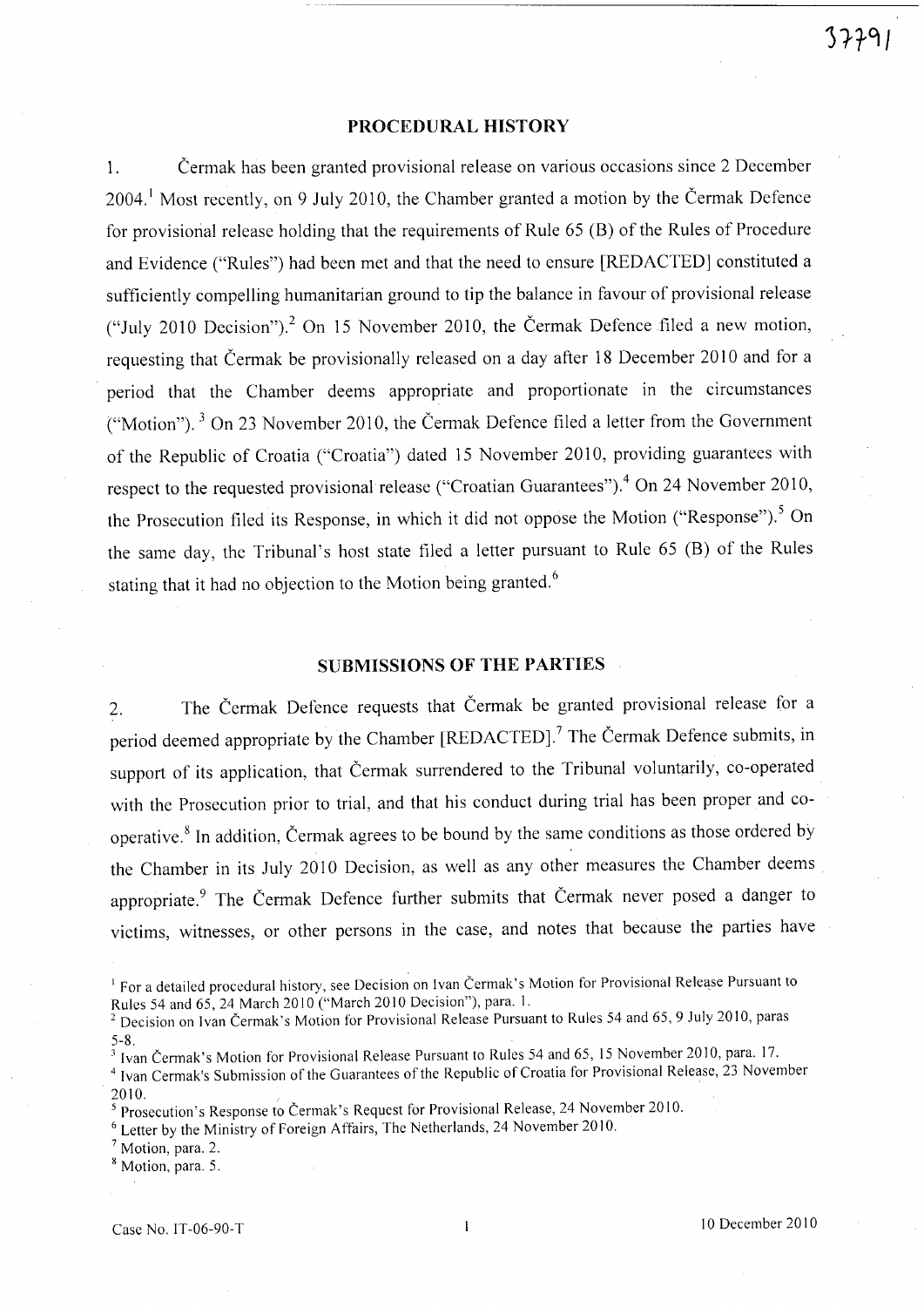concluded their cases, any remote risk to the Prosecution witnesses has ceased to exist.<sup>10</sup> The Cermak Defence also submits that it will take all reasonable steps to eliminate media coverage of Cermak's departure from and return to the United Nations Detention Unit  $("UNDU")$ .<sup>11</sup>

3. The Cermak Defence further submits that the Chamber has recognized [REDACTED] to be a relevant factor in determining whether to grant provisional release to Čermak, and that [REDACTED] is a positive factor in this regard.<sup>12</sup> [REDACTED].<sup>13</sup> [REDACTED].<sup>14</sup> [REDACTED].<sup>15</sup> It further submits that [REDACTED] is a sufficiently compelling humanitarian ground to justify provisional release, and that this has been recognized both by the Appeals Chamber and the Chamber in this case.<sup>16</sup>

4. In its Response, the Prosecution notes that both the Appeals Chamber and the Trial Chamber have previously ruled that [RED ACTED] constitutes a sufficiently compelling humanitarian ground warranting Čermak's provisional release [REDACTED].<sup>17</sup> The Prosecution observes that the Cermak Defence relies on the same rationale and conditions in support of the Motion.<sup>18</sup> In light of the previous decisions by the Appeals Chamber and the Trial Chamber, the Prosecution does not oppose the granting of provisional release on the same conditions for a period proportional to meeting the humanitarian ground on which the request is grounded, which in this case means provisional release should end on 10 January 2011,  $[REDACTED]$ .<sup>19</sup>

### **APPLICABLE LAW**

5. The Chamber recalls the applicable law on provisional release as previously set out.<sup>20</sup>

<sup>9</sup> Motion, para. 7. <sup>10</sup> Motion, para. 13. <sup>11</sup> Motion, para. 14.  $12$  Motion, para. 8.  $13$  Ibid.  $14$  Ibid.  $15$  Ibid. <sup>16</sup> Motion, paras 10-12. <sup>17</sup> Response, para. 1.  $18$  Ibid. <sup>19</sup> Response, para. 2.  $20$  See March 2010 Decision, paras 5-6.

Case No. IT-06-90-T 2 10 December 2010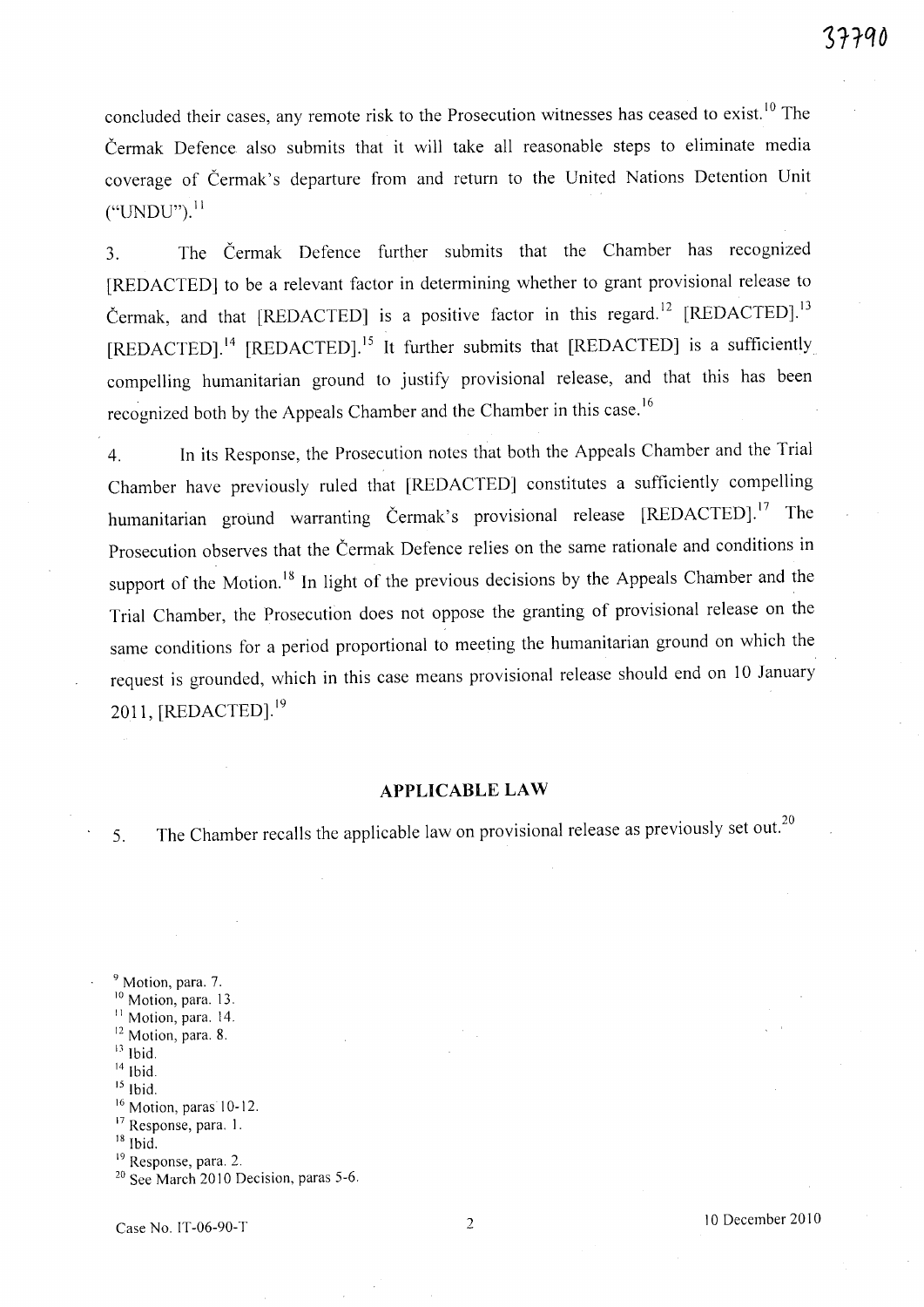## **DISCUSSION**

6. In its July 2010 Decision, the Chamber found that Cermak did not pose a risk of flight if provisionally released.<sup>21</sup> Since that time there have been no developments that would impact negatively on this assessment. On the basis of the renewed Croatian Guarantees, the Chamber is satisfied that Croatia would be willing and able to secure Cermak's attendance before the Tribunal and his compliance with any conditions that may be imposed by the Chamber.<sup>22</sup> For these reasons, having considered that the proceedings are in the post-Rule 98 bis stage, the Chamber remains satisfied that, if provisionally released, Čermak would return for trial.

7. As was the case in previous decisions on provisional release for Čermak, the Chamber has received no indication that, if released, Cermak would pose a danger to witnesses, victims, or other persons.<sup>23</sup> Moreover, nothing arose during the recent periods of provisional release that would suggest that Cermak would not abide by all conditions set by the Chamber.<sup>24</sup> In conclusion, the Chamber finds that the requirements set out in Rule 65 (B) of the Rules for granting provisional release have been met. As the proceedings are now in the post-Rule 98 *bis* stage, the Cermak Defence must demonstrate, as a further requirement, the existence of compelling humanitarian grounds which tip the balance in favour of provisional release.

# 8. [REDACTED].

9. The Chamber has previously held that [REDACTED].<sup>25</sup> [REDACTED]. [REDACTED). For these reasons, the Chamber is satisfied that [REDACTED] constitutes a sufficiently compelling humanitarian ground to tip the balance in favour of granting provisional release.

10. The Chamber considers that the compelling humanitarian ground in this case is best served by [REDACTED]. Considering that [REDACTED], and the fact that there will be no hearings requiring Čermak's presence during that period, the Chamber finds that provisional

<sup>23</sup> See Decision on Motion for Provisional Release of Ivan Čermak, 14 March 2008, para. 9; Decision on Motion for Provisional Release of Ivan Čermak, 18 July 2008 para. 20; Decision on Motion for Provisional Release of Ivan Čermak, 2 December 2008, para. 12; Decision on Motion for Provisional Release of Ivan Čermak, 27 February 2009, para. 8; Decision on Motion for Provisional Release of Ivan Čermak, 14 July 2009, para. 10; Decision on Motion for Provisional Release of Ivan Cermak, 14 December 2009, para. 8 ("December 2009 Decision"); March 2010 Decision, para. 8; July 2010 Decision, para. 6.

 $24$  See Ibid.

<sup>25</sup> December 2009 Decision, para. 10.

 $21$  July 2010 Decision, para. 5.

<sup>&</sup>lt;sup>22</sup> See Croatian Guarantees.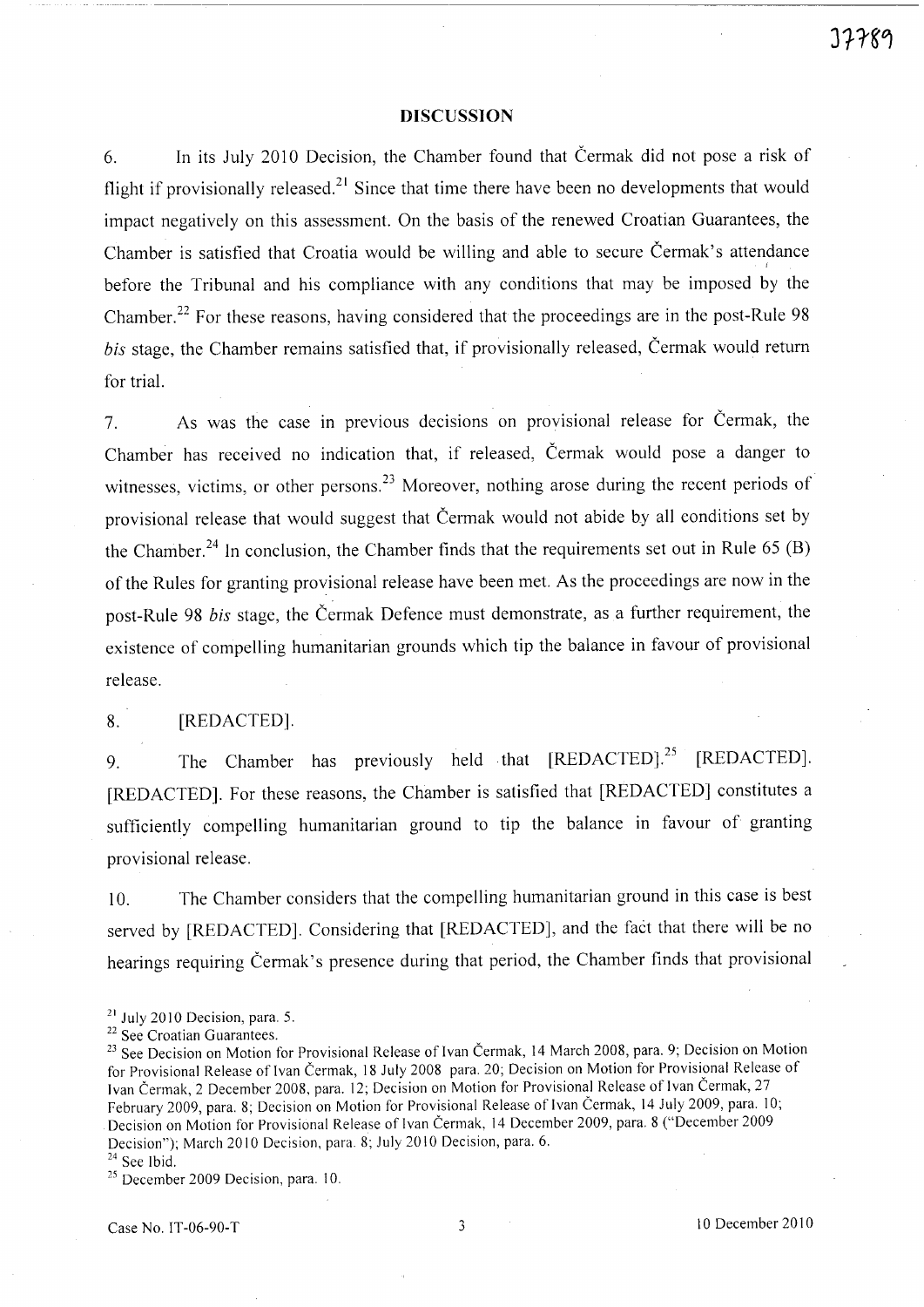release from 18 December 2010 until 10 January 2011 is proportionate to the present circumstances.

#### **DISPOSITION**

11. For the foregoing reasons and pursuant to Article 29 of the Statute of the Tribunal and Rules 54 and 65 of the Rules, the Chamber hereby **GRANTS** the Motion, and **ORDERS**  as follows:

- (a) On **18 December 2010,** or the first practicable day thereafter, Cermak shall be transported to the appropriate airport in The Netherlands by the appropriate Dutch authorities;
- (b) At the appropriate airport, Cermak shall be provisionally released by the Dutch authorities into the custody of an official of Croatia to be designated prior to his release in accordance with subparagraph  $(e)(4)$ , below, who shall accompany Čermak for the remainder of his travel to and from the address listed in Annex B of the Motion;
- (c) On his return, Cermak shall be accompanied by the same designated official of Croatia, who shall deliver him into the custody of the Dutch authorities at the appropriate airport, and the Dutch authorities shall then transport him back to the UNDU in The Hague;
- (d) During the provisional release, Cermak shall:
	- 1) surrender his passport and any other valid travel documents to the Ministry of Interior of Croatia;
	- 2) remain within the confines of his private residence in Croatia, at the address listed in Annex B of the Motion;
	- 3) report once a week to the local police station;
	- 4) consent to having his presence checked, including checking by occasional, unannounced visits by the Ministry of Interior, officials of Croatia, the local police, or by a person designated by the Registrar of the International Tribunal;
	- 5) not have any contact or in any way interfere with victims or potential witnesses or otherwise interfere with the proceedings or the administration of justice;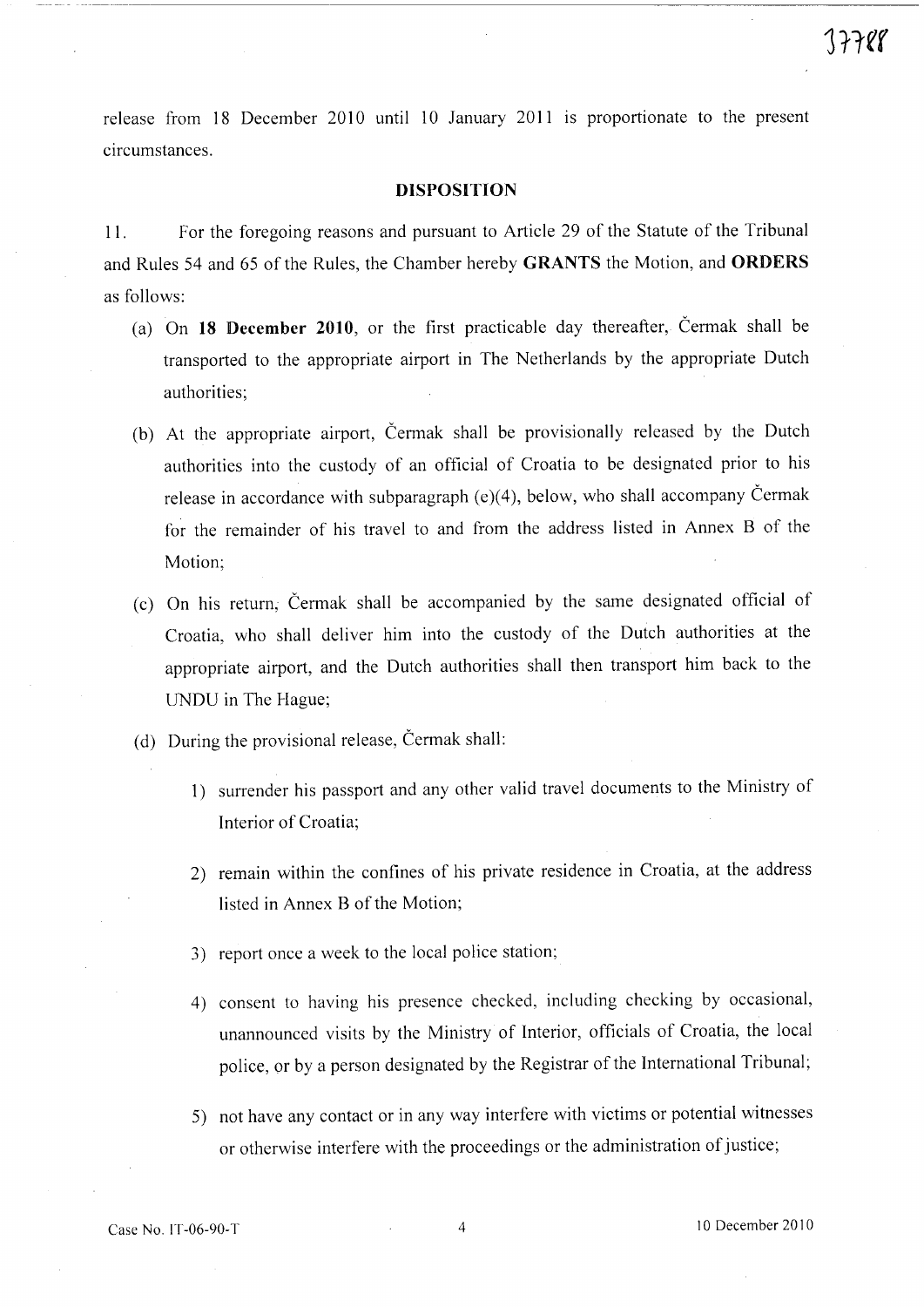- 6) not seek direct access to documents or archives nor destroy evidence;
- 7) not discuss or speak about the case with anyone, including the media, other than his counsel;
- 8) not engage in any activity that is not in accordance with the private nature of the provisional release, including any contact with public officials or public figures not relating to the administration of the provisional release;
- 9) comply strictly with any requirements of the Croatian authorities necessary to enable such authorities to comply with their obligations pursuant to the present decision;
- 10) return to the custody of the Tribunal by **10 January 2011,** or at such time and date as the Chamber may order;
- **11)** comply strictly with any order issued by the Chamber varyirig the terms of, or terminating, the provisional release;
- (e) The Chamber requires Croatia, to assume responsibility for:
	- 1) the personal security and safety of Cermak while on provisional release;
	- 2) ensuring compliance with the conditions imposed on Cermak under the present decision;
	- 3) all expenses concerning the transport of Cermak from the airport in The Netherlands to his place of residence in Croatia, and back to The Netherlands;
	- 4) ensuring that upon release of Cermak at the airport in The Netherlands, designated officials of Croatia (whose names shall be provided in advance to the Chamber and the Registry) take custody of Cermak from the Dutch authorities and accompany him as detailed in subparagraphs (b) and (c), above;
	- 5) not issuing any new passports or other documents which would enable Cermak to travel;
	- 6) monitoring on a regular basis the presence of Cermak at the address detailed in Annex B of the Motion, and maintaining a log of such reports;